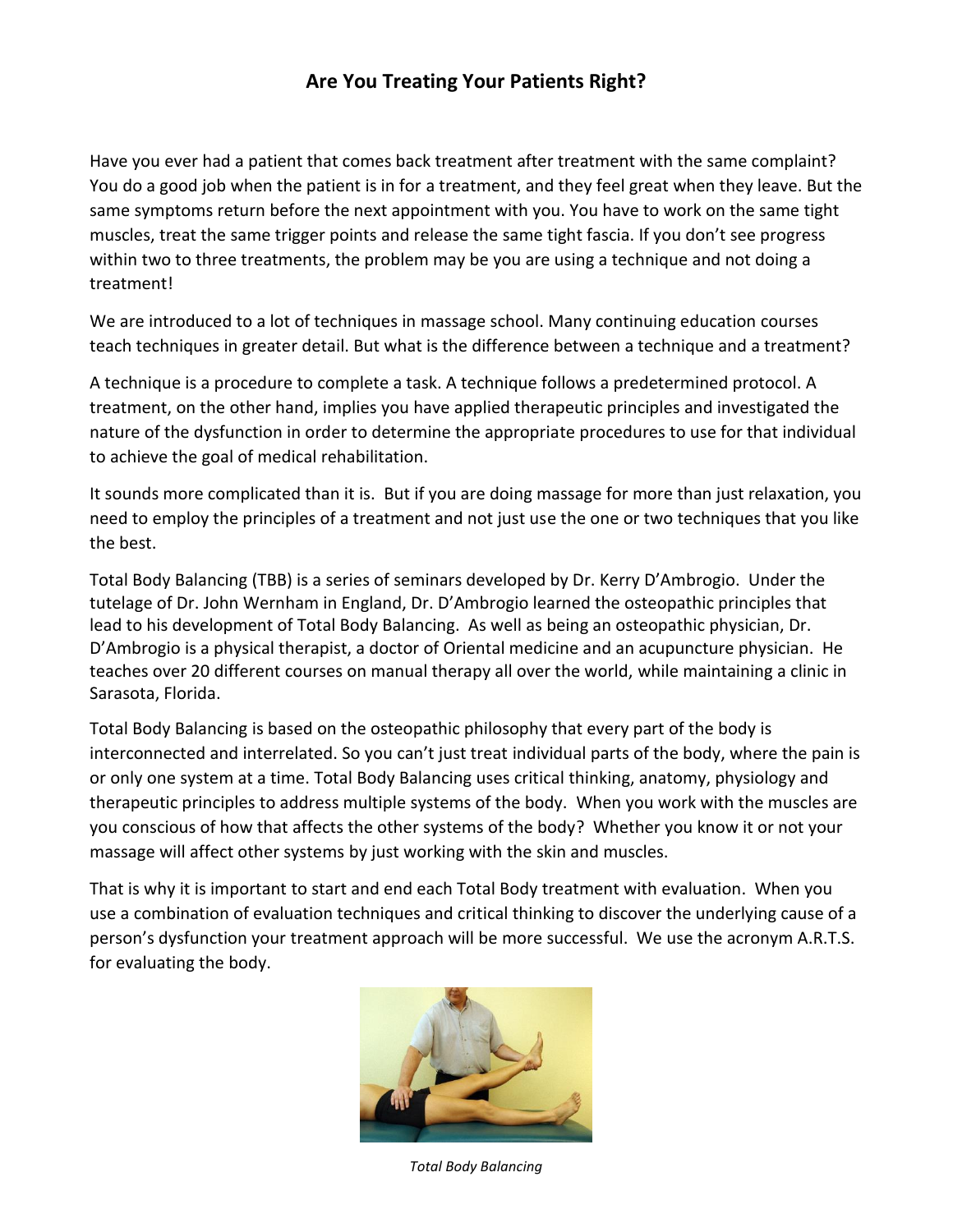## **TBB Uses A.R.T.S. to Evaluate**

**A.-** stands for **Asymmetry** or postural distortion. Are there any postural distortions that are giving us a clue to the cause of person's pain? If a body is not opposing gravity effectively it will put a stress on the muscular and fascial systems. So a high shoulder or a rotated hip can be clues to the underlying dysfunction a person is experiencing.

**R.-** stands for **Range of Motion**. Total Body Balancing teaches you a thorough but quick evaluation of all the joints in the body. The initial evaluation procedure evaluates the extremities, the spine, the ribs and the hip joints. During the TBB treatment you are evaluating each area for barriers or restriction as you treat. So you get real time feedback to the changes that you are making with your treatment.

**T.-** refers to **Tension Tests**. Healthy tissue feels soft, supple and has a springy end feel. If the sensation is hard and restrictive, this is an indication that somatic dysfunction is present. You know when you work on your patients what the quality of their tissues are just by putting your hands on them. In the seminar you will learn more specific tension tests to be more precise with your evaluation.

Finally, **S** stands for **Special Tests**. The quick, yet concise evaluation taught within Total Body Balancing utilizes orthopedic testing to confirm previous findings. These findings paint a picture of the overall pattern of tension and body armoring that is representative of the stress that the patient is carrying, be that physical, mental, emotional, or a combination of all three.

The combination of the results of these evaluation techniques will help formulate your treatment plan by understanding the nature of the dysfunction. We talk about the Total Body Lesion in looking at the patients' dysfunction. The Total Body Lesion is the sum of the patient's dysfunctions of their mind, body and spirit at a given moment in time. These Total Body Lesions are an accumulation of every car accident, sports injury, other injuries, falls, surgery, repetitive motions and stress. This holistic approach to evaluating the body will give you a better understanding of the interconnectedness of the systems of the body.

## **Benefits of Evaluation**

The additional benefits of a thorough evaluation are threefold. You show your patient what is normal and in their case what their limitations are in each area. You build the patients trust in your expertise and credibility. Most importantly, you build their confidence in your ability to help them achieve their goals.

Another benefit of doing an assessment is it will give you quantitative measurements of progress before and after each treatment. Your treatment plan will follow the body's changes, not follow a preset protocol, thereby addressing the patient's actual needs.

Total Body Balancing uses a 5 phase treatment template. In as little as 20 minutes, you can integrate the whole body using gentle rhythmical oscillation techniques. Oscillation is an inherent motion in the body, and it works to balance the sympathetic and parasympathetic nervous system while increasing circulation of arterial, venous and lymphatic flow. The calming of the nervous system aids in decreasing pain, and improving mental and emotional outlook.